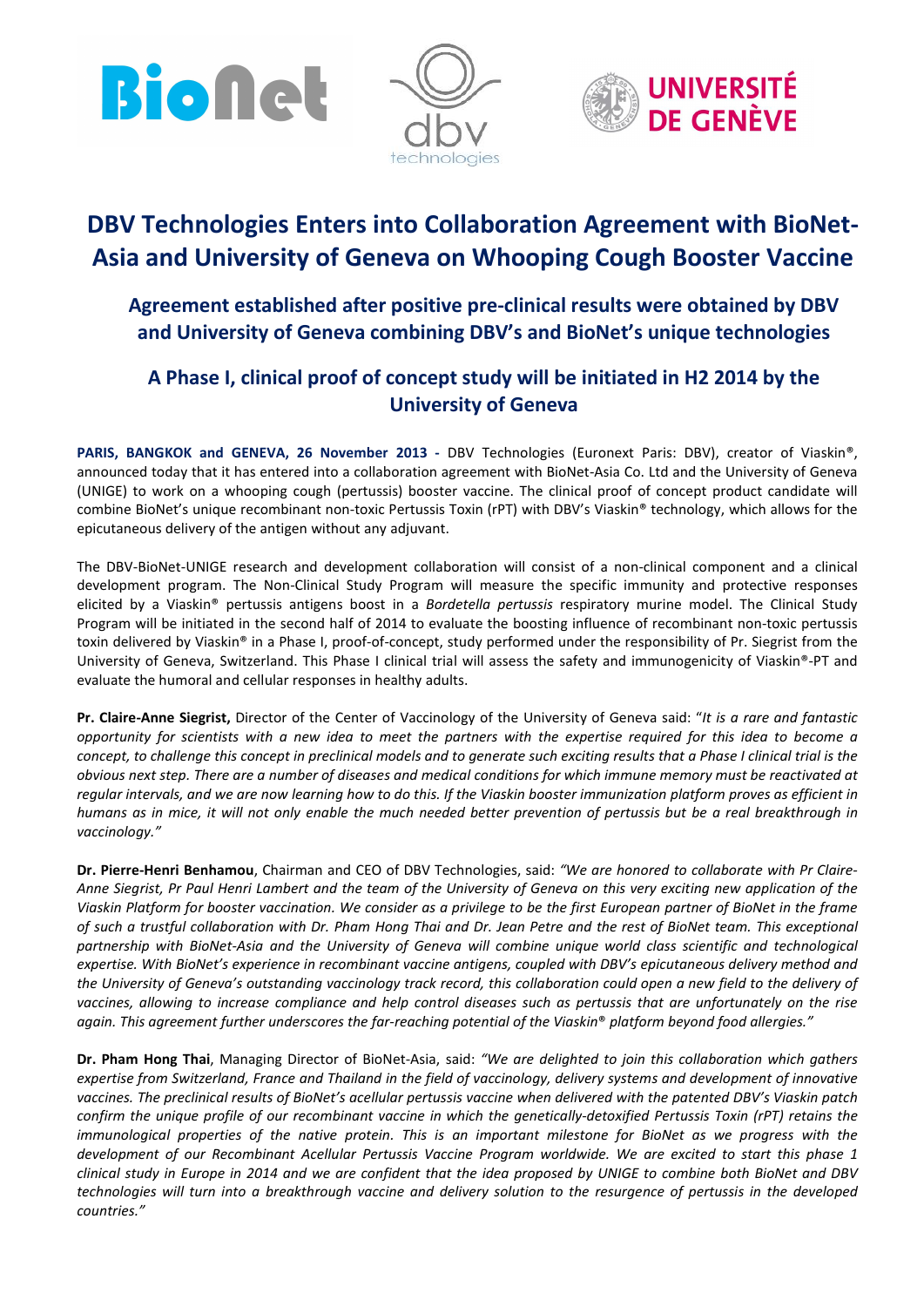#### About Pertussis

Pertussis, commonly known as "whooping cough", is a very contagious respiratory illness caused by a type of bacteria called *Bordetella pertussis*. Pertussis vaccination is recommended as part of routine childhood immunization. Although the incidence of pertussis has declined through the immunization of infants and young children, vaccine-induced immunity does not persist long. This phenomenon of "waning immunity" was accentuated by the introduction of acellular pertussis vaccines in 1996. According to the Centers for Disease Control and Prevention (CDC), there are 16 million pertussis cases worldwide each year, mainly in adolescents and adults. These therefore pass on the disease to infants who have not yet completed their pertussis immunization series, and in whom pertussis is most severe. Consequently, booster immunizations are now recommended to adolescents and adults, especially those in contacts with young infants. A new technology - user friendly and non-invasive– using a recombinant pertussis vaccine could help increase the compliance required for these booster vaccinations.

#### About BioNet-Asia

BioNet-Asia Co. Ltd is an independent biotechnology company focused on the discovery and development of innovative vaccines to prevent a number of life-threatening diseases. In its state-of-the-art facilities in Thailand, BioNet has built up a unique expertise in genetic engineering, protein conjugation, cell-culture and vaccine formulation. The company has developed a broad pipeline with ten products in R&D and clinical stages, including vaccines and recombinant proteins such as CRM197 protein carrier, dengue and hepatitis B vaccines. BioNet has also filed a patent application for a new Recombinant Acellular Pertussis Vaccine which is about to enter Phase I clinical trial in 2014. BioNet has several collaborations with first-class biopharmaceutical companies, vaccine manufacturers and academic organizations around the globe. Recently, the company has successfully transferred the technology to produce Hib meningitis vaccine which is now commercialized as a pentavalent vaccine in Asia. With a network of international vaccine producers and experts, BioNet is also uniquely positioned as the partner of choice for the development and marketing of vaccines in the emerging countries. Over the years, BioNet has created several strategic alliances fostering vaccine self-reliance and leading to the manufacturing and supply of billions of doses of vaccines on all continents. For additional information about the company, please visit www.bionet-asia.com

#### About University of Geneva

Founded in 1559 by Jean Calvin and Theodore de Beze, the University of Geneva is the second largest Haute école in Switzerland and is amongst the top 100 best universities in the world. The institution enjoys worldwide recognition and is highly opened to the world. Every year the University welcomes around 16 000 students in its eight faculties teaching science, medecine, humanities, social and economic sciences, law, theology, psychology and educational sciences, translation and interpreting. The University of Geneva has three missions: education, research and knowledge-sharing. The University has been a member of the League of European Research-intensive Universities since 2002. www.unige.ch

#### About DBV Technologies

DBV Technologies is opening up a decisive new approach to the treatment of allergy – a major public health issue that is constantly increasing in prevalence. Food allergies represent a true handicap in everyday life for millions of people and thus constitute a major unmet medical need. DBV Technologies has developed a unique, proprietary, worldwide-patented technology for administering an allergen to intact skin and avoiding massive transfer to the blood. The Viaskin® technology combines efficacy and safety as part of a treatment that seeks to improve the patient's tolerability of peanut and thus considerably lower the risk of a systemic, allergic reaction in the event of accidental exposure to the allergen. The company's significant development program has taken this revolutionary method through to the industrial stage in Europe, initially. The product's clinically proven safety of use enables the application of effective desensitization techniques (the efficacy of which is acknowledged worldwide) in the most severe forms of the allergy. DBV Technologies is focusing on food allergies (milk and peanut) for which there are currently no effective treatments. It has developed two products: Viaskin® Peanut and Viaskin® Milk. The clinical development program for Viaskin® Peanut has received Fast Track designation from the US Food and Drug Administration. The company will subsequently develop a Viaskin® patch for young children with house dust mite allergy – a true public health issue because this pathology is one of the main risk factors for childhood asthma. DBV Technologies shares are traded on segment C of Euronext Paris (Ticker: DBV, ISIN code: FR0010417345). For more information on DBV Technologies, please visit our website: www.dbv-technologies.com

#### CAUTION: Viaskin® is not approved for sale in the USA.

#### *Forward Looking Statement related to DBV Technologies*

*The forward-looking statements, objectives and targets contained herein are based on the Company's management strategy, current views and assumptions. Such statements involve known and unknown risks and uncertainties that may cause actual results, performance or events to differ materially from those anticipated herein. Furthermore, the Research and Development process involves several stages each of which involve the substantial risk that*  the Company may fail to achieve its objectives and be forced to abandon its efforts with regards to a product in which it has invested significant sums. *Therefore, the Company cannot be certain that favorable results obtained during pre-clinical trials will be confirmed subsequently during clinical trials, or that the results of clinical trials will be sufficient to demonstrate the safe and effective nature of the product concerned. DBV technologies' business is subject to the risk factors outlined in its registration documents filed with the French Autorité des Marchés Financiers.*